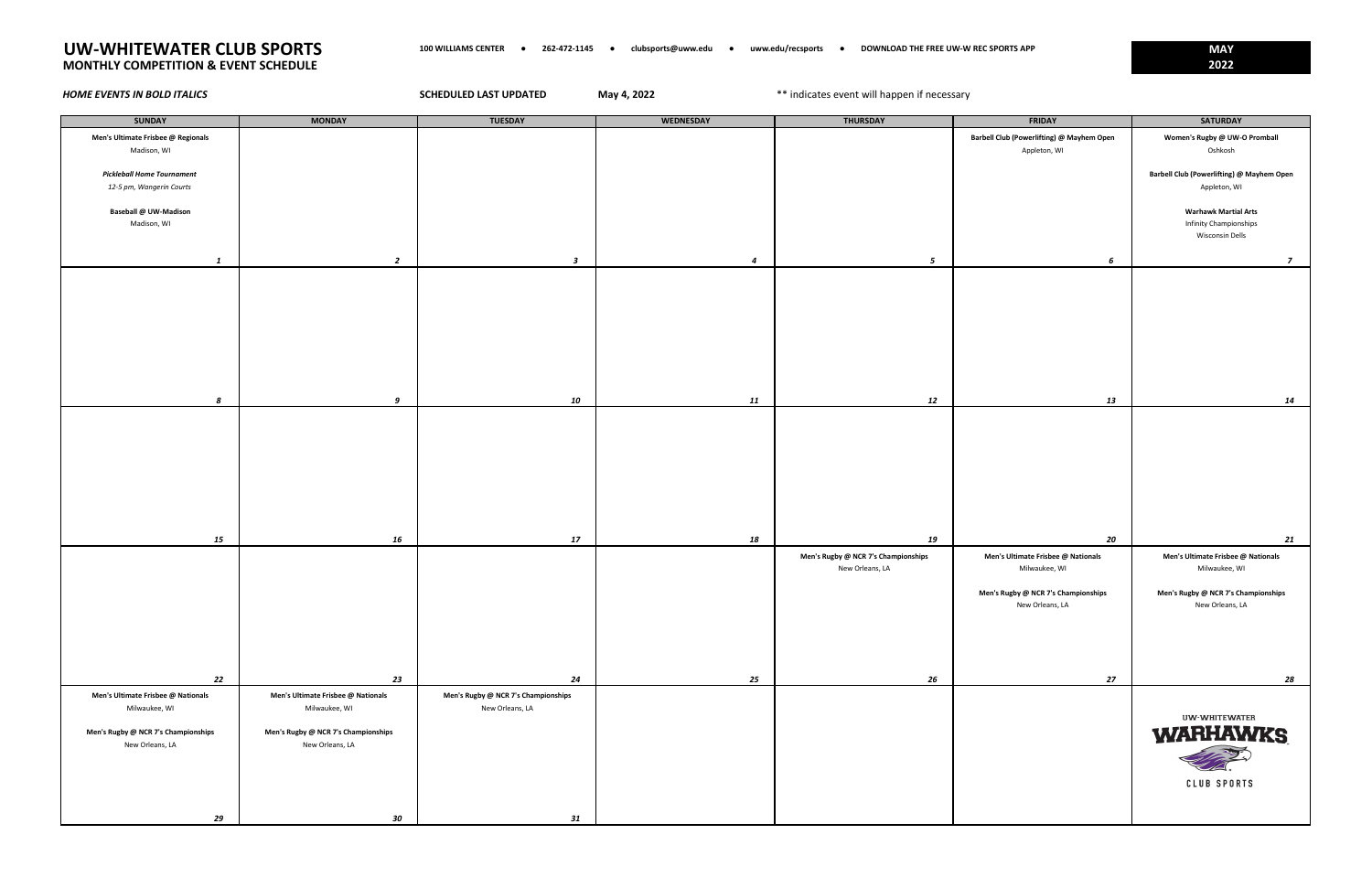| <b>SUNDAY</b>                                               | <b>MONDAY</b> | <b>TUESDAY</b> | WEDNESDAY    | <b>THURSDAY</b> | FRIDAY                                      | <b>SATURDAY</b>                                  |
|-------------------------------------------------------------|---------------|----------------|--------------|-----------------|---------------------------------------------|--------------------------------------------------|
|                                                             |               |                |              |                 |                                             |                                                  |
| <b>UW-WHITEWATER</b>                                        |               |                |              |                 |                                             |                                                  |
| <b>WARHAWKS</b>                                             |               |                |              |                 |                                             |                                                  |
| <b>RACTOR</b>                                               |               |                |              |                 |                                             |                                                  |
| <b>CLUB SPORTS</b>                                          |               |                |              |                 |                                             |                                                  |
|                                                             |               |                |              |                 |                                             |                                                  |
|                                                             |               |                | $\mathbf{1}$ | $\overline{2}$  | $\boldsymbol{\mathsf{3}}$                   | $\overline{a}$                                   |
|                                                             |               |                |              |                 | Fishing @ Saginaw Tournament<br>Saginaw, MI | Fishing @ Saginaw Tournament<br>Saginaw, MI      |
|                                                             |               |                |              |                 |                                             |                                                  |
|                                                             |               |                |              |                 |                                             |                                                  |
|                                                             |               |                |              |                 |                                             |                                                  |
|                                                             |               |                |              |                 |                                             |                                                  |
|                                                             |               |                |              |                 |                                             |                                                  |
| $5\overline{5}$                                             | $\epsilon$    | $\overline{z}$ | 8            | 9               | 10                                          | 11<br><b>Fishing - Big Green Home Tournament</b> |
|                                                             |               |                |              |                 |                                             | Princeton, WI                                    |
|                                                             |               |                |              |                 |                                             |                                                  |
|                                                             |               |                |              |                 |                                             |                                                  |
|                                                             |               |                |              |                 |                                             |                                                  |
|                                                             |               |                |              |                 |                                             |                                                  |
| 12                                                          | 13            | 14             | 15           | 16              | 17                                          | 18                                               |
| <b>Fishing - Big Green Home Tournament</b><br>Princeton, WI |               |                |              |                 |                                             |                                                  |
|                                                             |               |                |              |                 |                                             |                                                  |
|                                                             |               |                |              |                 |                                             |                                                  |
|                                                             |               |                |              |                 |                                             |                                                  |
|                                                             |               |                |              |                 |                                             |                                                  |
|                                                             |               |                |              |                 |                                             |                                                  |
| 19                                                          | 20            | 21             | 22           | 23              | 24                                          | 25                                               |
|                                                             |               |                |              |                 |                                             |                                                  |
|                                                             |               |                |              |                 |                                             |                                                  |
|                                                             |               |                |              |                 |                                             |                                                  |
|                                                             |               |                |              |                 |                                             |                                                  |
|                                                             |               |                |              |                 |                                             |                                                  |
| 26                                                          | 27            | 28             | 29           | 30              |                                             |                                                  |
|                                                             |               |                |              |                 |                                             |                                                  |

# **UW-WHITEWATER CLUB SPORTS 100 WILLIAMS CENTER ● 262-472-1145 ● clubsports@uww.edu ● uww.edu/recsports ● DOWNLOAD THE FREE UW-W REC SPORTS APP JUNE MONTHLY COMPETITION & EVENT SCHEDULE 2022**

**March 31, 2022 HOME EVENTS IN BOLD ITALICS SCHEDULED LAST UPDATED** March 31, 2022 **1998 March 31, 2022 1998** March 2022 **1998** March 2022 **1998** March 31, 2022 **1998** March 31, 2022 **1998** March 31, 2022 **1999** March 31, 2022 **1999**